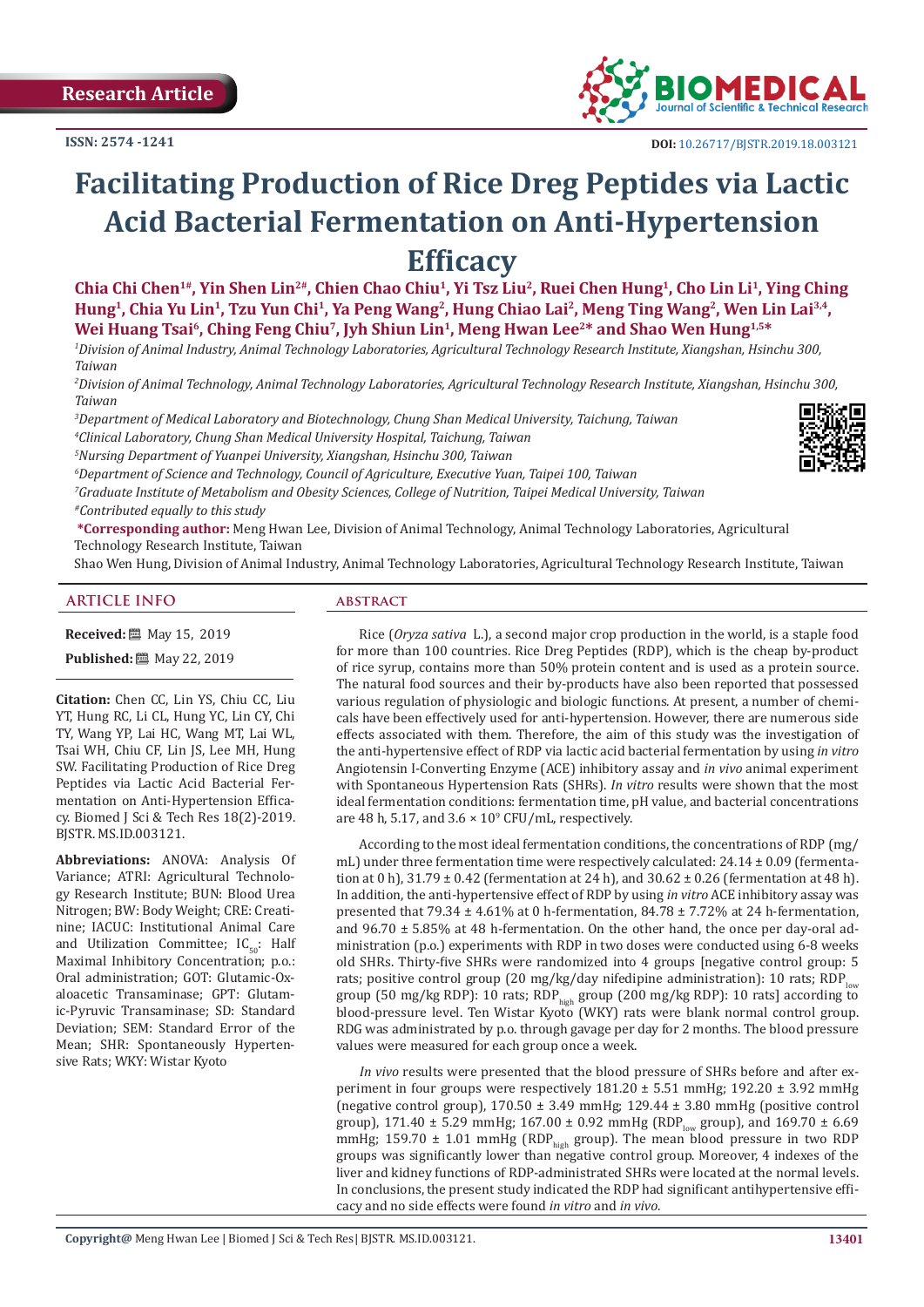#### **Introduction**

Rice (*Oryza sativa L*.) represents one of the leading food crops in the world. A global annual production was about 480 million metric tons (milled rice basis) in 2015 [1]. It is cultivated today in more than 100 countries except Antarctica. It is the staple food for over half the world's population, mainly in Asian countries, where it provides a considerable proportion of the protein intake for millions of people [2-3]. The total food protein production of rice per hectare is second only to that of wheat, although the yield of utilisable protein is actually higher for rice than for wheat, due to the superior quality of rice proteins [3-4]. Rice is known to have nutritional, hypoallergenic and healthy properties, which are retained by Rice Dreg Peptides (RDP) derived from rice starch by-products that contains more than 50% protein content and is used as a protein source [5]. With the massive of rice starch syrups industry in China, RDP is available in large amounts and at minimal costs. RDP are currently used as animal feed with low economic benefits in China. In China, the development of efficient methods to recovering RDP for human consumption that could significantly increase economic and social benefits [6].

High blood pressure has now become a major global health concern. The disease affected approximately 73 million people in USA [7]. There will be about 1.56 billion people suffered with hypertension worldwide in 2025 [7-8]. At present, hundreds of peptides with antihypertensive activity have already been reported and novel peptides are also discovered every day [7]. These biofunctional peptides were derived from 35 major sources that include animal matrix as milk, egg, fish, pork, and chicken and plant as soybean etc. [7]. In general, plant-derived functional peptides are considered more safe and healthy compounds. They are low molecular weight, possess different biological activities, and are easily absorbed by the small intestine in human [9-10]. Usually, plant-derived functional peptides may show not only antioxidant properties but also a wide range of other physiologic and biological activities as anti-hypertension, anti-hypercholesterolemia, immunomodulation, and anti-microbial actions [5,9-10].

Angiotensin Converting Enzyme (ACE) increases blood pressure by converting the inactive angiotensin I (decapeptide) to the active angiotensin II (octapeptide). Several chemicals have been verified to act as anti-hypertensive drugs. These clinical anti-hypertensive drugs included as nifedipine, captopril, fosinopril, lisinopril etc., which act either by direct inhibition of ACE or block of the angiotensin II receptors. Although these chemicals are effective in the blood pressure control, however, there are many side effects found [11-12]. For the example, in the nifedipine intake, there are many side effects found as mild dizziness, flushing (warmth, redness, or tingly feeling), weakness, headache, mood changes, heartburn, nausea, tremors, muscle cramps, cough, wheezing, sore throat, stuffy nose, taste disturbance, skin rashes, kidney failure etc [7].

Besides chemical drugs, diet and lifestyle also play a significant role in the prevention of hypertension. Lots of small molecular peptides with antihypertensive activity have been discovered and many of these peptides are part of proteins present in our daily food. They are not toxic in general and may represent a new therapeutic strategy for the prevention and treatment of hypertension [7]. Hence, RDP were obtained from the rice dreg fermentation with Pediococcus pentosauceus L11 in this study. This novel RDP with anti-hypertensive activity was verified via *in vitro* ACE inhibition assay and *in vivo* SHRs animal experiment. There is a substantial interest in discovering RDP with antihypertensive activity in this study.

#### **Materials and Methods**

#### **Food by Products, Chemicals and Reagents**

Rice dreg (moisture: 80%) was provided from rice winery in Miaoli, Taiwan. *Pediococcus pentosauceus* L11 (L11) was isolated from soil in Miaoli, Taiwan. Angiotensin-I-converting enzyme (ACE) and Hipurry-L-histidyl-L-leucine (HHL) were ordered from Sigma-Aldrich (St. Louis, MO, USA). Other chemicals used were of analytical grades.

#### **Fermentation of Rice Dreg**

Rice dreg was adjusted to pH 7.0 using sodium hydroxide solution and fermented with 5% sucrose and 10% of L11 (final  $concentration of approximately 10<sup>6</sup> CFU/mL$  and inoculated at  $37^{\circ}$ C for 48 h. Later, these fermented samples were collected at post-fermentation 0, 24, and 48 h, respectively. Then, the fermented rice dreg was centrifuged at 6,000 ×*g* for 30 min and removed insoluble materials. Collection of the supernatant was filtered (Advantec Grade No. 2 Qualitative Filter Paper) then stored at  $-30^{\circ}$ C until analysis.

#### **Measurement of RDP content**

Measurement of the peptide content of the fermented rice dregs was followed as the method of Tsai and Wu [13] with some modification. Twenty-five milliliter of working solution was prepared by mixing with 12.5 mL of 100 mM borax, 1.25 mL of 20% (w/w) sodium dodecyl sulfate, 20 mg of *o*-phthaldialdehyde solution (dissolved in 0.5 mL of methanol) and 50 uL of β-mercaptoethanol and then adjusted the volume to 25 mL with deionized water. Twenty-five microliters of the fermented rice dregs was mixed with 2 mL of working solution and incubated for 2 min at ambient temperature then measured on light absorbance at 340 nm with Hybrid Multi-Mode Reader (Synergy™ H1, BioTek, Winooski, USA). The peptide content was quantified by L-leucine (Difco Laboratories, Sparks, MD, USA) as standard.

#### **Determination of** *In Vitro* **ACE Inhibitory Activity**

The ACE inhibitory activity was assayed by Cushman and Cheung [14] with some modification. Each 450 µL assay mixture contained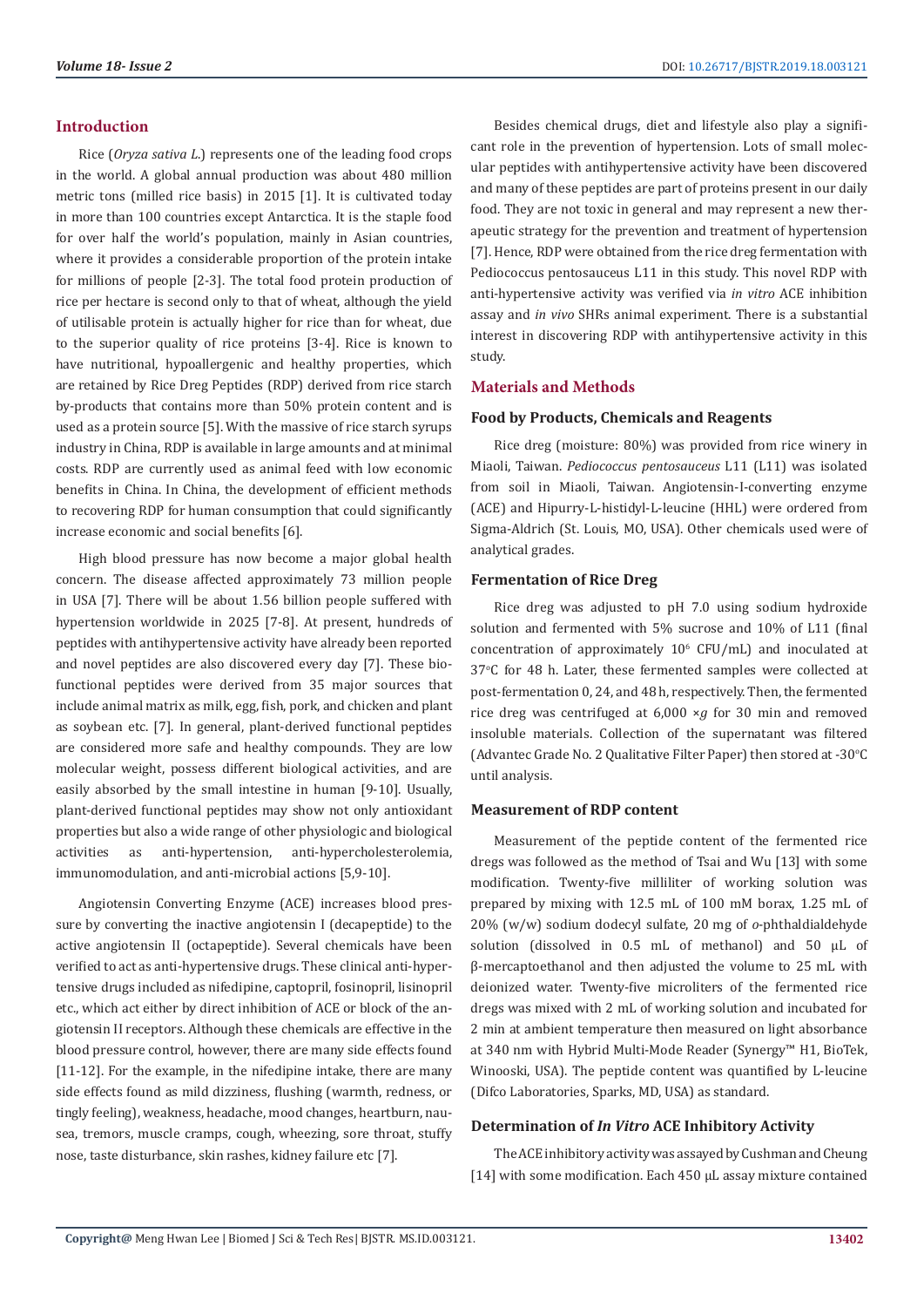the following components at the indicated final concentration: 100 mM borate buffer with 300 mM Sodium chloride 150 µL (pH 8.3); 15 mM HHL 150 mL; 150 µL of the fermented rice dregs and 8 mU ACE. The mixture was incubated at 37°C for 30 min. The reaction was stopped by adding 0.5 µL of 1 M HCl. The hippuric acid was extracted with ethyl acetate then removed ethyl acetate heat evaporation. The amount of hippuric acid was measured Hybrid Multi-Mode Reader (Synergy™ H1, BioTek, Winooski, USA) at 228 nm. The inhibition was calculated by the method of Tsai and Wu [13]. ACE inhibitory activity was calculated by using the following formula:

$$
Inhibition (%) = Ac - As/Ac - Ab
$$

Where,

Ac = Absorbance of control sample (HHL + buffer + ACE)

As = Absorbance of sample solution (HHL + sample + ACE)

Ab = Absorbance of blank solution (HHL + buffer)

#### **Animal Care**

All animal experiments were approved by the Institutional Animal Care and Utilization Committee (IACUC) of Agricultural Technology Research Institute (ATRI), Xiangshan, Hsinchu, Taiwan and animal care was performed in compliance with the guidelines of IACUC. WKY rats and SHRs were freely fed a standard laboratory diet and the sterile drinking water and kept on a 12-h light/ dark cycle at 24-27°C and 60-70% humidity using an automatic control system in the GLP Animal Laboratory, Animal Technology Laboratories, ATRI, Xiangshan, Hsinchu, Taiwan.

#### **Detection of Blood Pressure of RDP-Administrated SHRs**

6-8 weeks old WKY rats ( $n = 10$ ) and SHRs ( $n = 35$ ) were raised in GLP Animal Laboratory, ATRI. The RDP via L11 fermentation was dissolved in physiological saline at two doses of 50 and 200 mg/kg body weight (BW). According to blood-pressure level, 35 SHRs were randomized into 4 groups [negative control group: 5 rats; positive control group (20 mg/kg/day nifedipine administration): 10 rats;  $RDP_{\text{low}}$  group (50 mg/kg BW RDP): 10 rats;  $RDP_{\text{high}}$  group (200 mg/ kg BW RDP): 10 rats]. On the other hand, 10 WKY rats were blank normal control group. RDP was administrated to SHRs by p.o. using disposable feeding needles (FN-9921, 20G × 1.5"; Kent Scientific, San Diego, CA, USA) once per day for 2 months. Twenty mg/kg/day nifedipine was administrated for SHRs as the same method of RDP.

The same volume and frequency of physiological saline was administrated to WKY rats by p.o. using disposable feeding needles. The blood pressure values were measured for each group once a week. The efficacy of RDP on the blood pressure was compared with each group. Following p.o. of sample, the blood pressure of rats was measured by a tail-cuff method (Model MK-2000ST; Muromachi Kikai, Tokyo, Japan) without warming rats in a chamber maintained at 38°C for 5 min. Five times at a time and take the average for the detection of blood pressure.

#### **Statistical Analysis**

Values of ACE inhibitor activity and production concentration of RDP are reported as mean ± Standard Deviation (S.D.). Values of blood pressure, body weight, and liver and kidney function indexes are represented as mean ± Standard Error of the Mean (SEM). Statistical evaluation was performed using Student's t-test, one-way analysis of variance (ANOVA), and SAS 8.0 software. Differences between groups were considered statistically significant at *\*p < 0.05*.

#### **Results**

#### **The Most Ideal Fermentation Conditions of Rice Dregs**

The fermentation conditions as fermentation time (h), pH value, and bacterial concentrations (CFU/mL) were screened. The fermentation time involved 0, 5, 24 and 48 h ; pH value included 7.00, 6.99, 5.13, and 5.17; bacterial concentrations involved 1.0 ×  $10^{\circ}$ , 3.4  $\times$  10<sup>6</sup>, 3.9  $\times$  10<sup>9</sup>, and 3.6  $\times$  10<sup>9</sup> (CFU/mL). The most ideal fermentation condition is set at fermentation time (48 h), pH value  $(5.17)$ , and bacterial concentration  $(3.6 \times 10^{9} \text{ CFU/mL})$ . According to the most ideal fermentation conditions, the concentrations of RDP (mg/mL) under three fermentation time (0, 24, and 48 h) were respectively calculated as  $24.14 \pm 0.09$  (fermentation at 0 h), 31.79 ± 0.42 (fermentation at 24 h), and 30.62 ± 0.26 (fermentation at 48 h) (Table 2).

| <b>Fermentation time</b><br>(h) | pH   | <b>Bacterial concentrations (CFU/</b><br>mL) |  |
|---------------------------------|------|----------------------------------------------|--|
| 0                               | 7    | $1.0 \times 10^{6}$                          |  |
| 5                               | 6.99 | $3.4 \times 10^{6}$                          |  |
| 24                              | 5.13 | $3.9 \times 10^{9}$                          |  |
| 48                              | 5.17 | $3.6 \times 10^{9}$                          |  |

**Table 1:** Fermentation conditions of the rice dregs.

### **Effect of RDP on ACE Inhibitory Activity** *In Vitro*

The ACE inhibitory activity (%) and  $IC_{50}$  (half maximal inhibitory concentration, mg/mL) of RDP was presented that 79.34 ± 4.61% and 15.21 mg/mL at 0 h-fermentation, 84.78 ± 7.72% and 18.75 mg/mL at 24 h-fermentation, 96.70 ± 5.85% and 15.83 mg/ mL at 48 h-fermentation (Table 2). RDP production concentration and ACE inhibitory activity were dependently fermentation time. Zero h, 24 h, and 48 h-fermentation compared with each other were significantly different (*p <* 0.05) on RDP production concentration and ACE inhibitory activity (Table 2).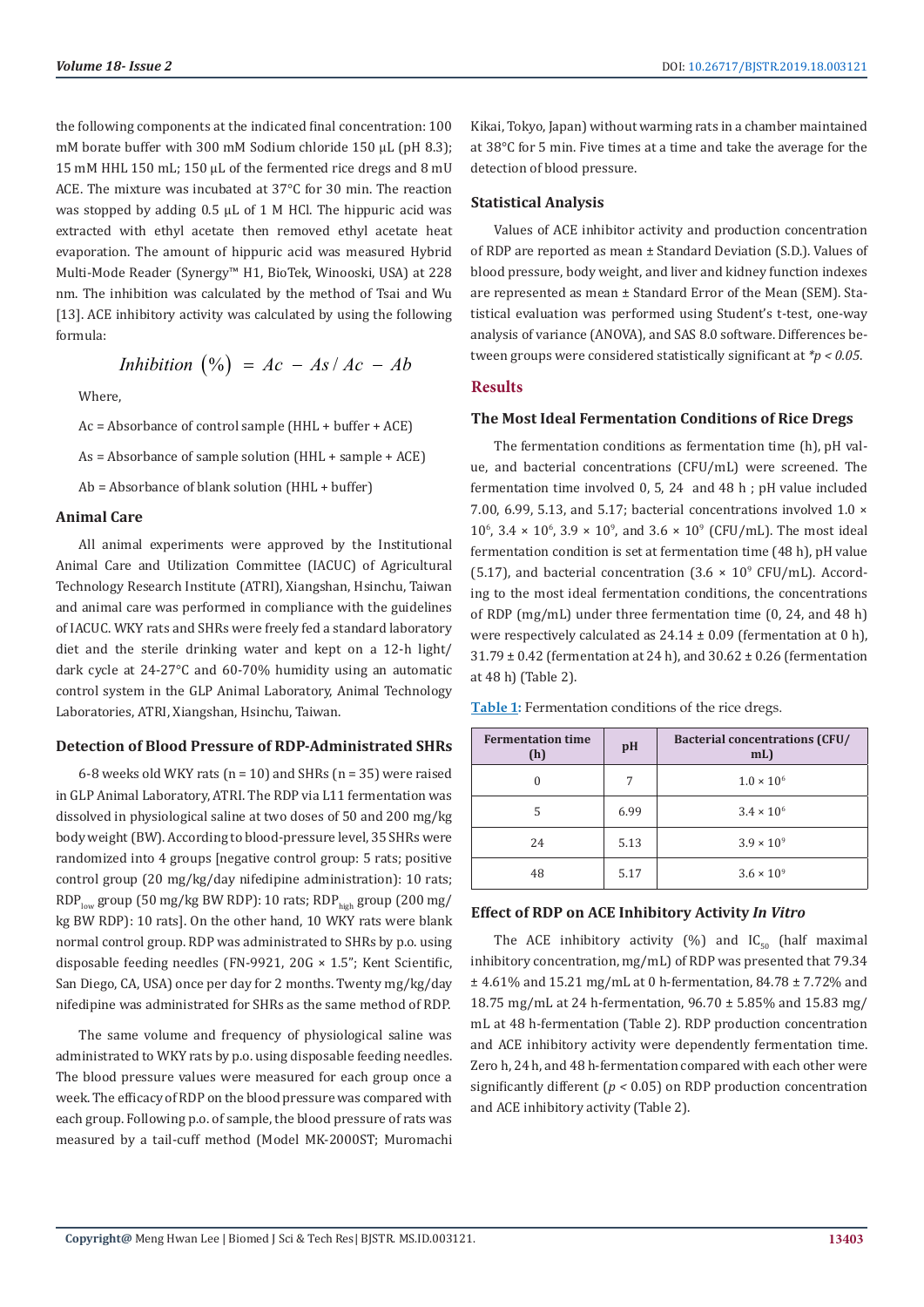| Fermentation time (h) | Concentration of RDP (mg/mL) | <b>ACE</b> inhibitory activity |                   |  |
|-----------------------|------------------------------|--------------------------------|-------------------|--|
|                       |                              | Inhibitory $(\%)$              | $IC_{50}$ (mg/mL) |  |
|                       | $24.14 \pm 0.09^{\circ}$     | $79.34 \pm 4.61$ <sup>a</sup>  | 15.21             |  |
| 24                    | $31.79 \pm 0.42^{\circ}$     | $84.78 \pm 7.72$ <sup>b</sup>  | 18.75             |  |
| 48                    | $30.62 \pm 0.26$             | $96.70 \pm 5.85$ <sup>c</sup>  | 15.83             |  |

**Table 2:** Effects of RDP on ACE inhibitory activity at various fermentation times.

Abbreviation: angiotensin I-converting enzyme (ACE); half maximal inhibitory concentration (IC $_{50}$ ); rice dreg peptides (RDP); standard deviation (SD). Data were presented as mean ± SD. Different latters (a, b, and c) was presented significant difference intergroups.

## **Effect of RDP on BW, Anti-hypertension, and Liver and Kidney Functions** *In Vivo*

The once per day- p.o. experiments with RDP in 6-8 weeks old SHRs. Thirty five SHRs were randomized into 4 groups: negative control group, positive control group (nifedipine administration), RDP<sub>low</sub> group (50 mg/kg RDP), RDP<sub>high</sub> group (200 mg/kg RDP). Ten WKY rats were blank normal control group. RDG was administrated by p.o. through gavage per day for 2 months. The BW and blood pressure values were measured for each group once a week. **Table 3:** Change of body weight in rats during RDP administration.

The BW of all rats were increase continuously and were showed non-significantly different ( $p > 0.05$ ) between 5 groups each other (Table 3). The blood pressure of SHRs before and after experiment in four groups were respectively  $181.20 \pm 5.51$  mmHg;  $192.20 \pm 1.5$ 3.92 mmHg (negative control group), 170.50 ± 3.49 mmHg; 129.44 ± 3.80 mmHg (positive control group), 171.40 ± 5.29 mmHg; 167.00  $\pm$  0.92 mmHg (RDP<sub>low</sub> group), and 169.70  $\pm$  6.69 mmHg; 159.70  $\pm$ 1.01 mmHg (RDP<sub>high</sub> group). The efficacy of anti-hypertension of nifedipine is significantly higher than RDP (*p <* 0.001).

| Week         | <b>WKY</b> rats       | <b>SHR</b>              |                         |                   |                     |
|--------------|-----------------------|-------------------------|-------------------------|-------------------|---------------------|
|              | <b>Normal control</b> | <b>Negative control</b> | <b>Positive control</b> | $RDP_{low}$       | RDP <sub>high</sub> |
| $\mathbf{0}$ | $200.07 \pm 2.98$     | $215.03 \pm 3.04$       | $211.28 \pm 3.11$       | $212.14 \pm 1.31$ | $219.38 \pm 2.65$   |
| л.           | $250.61 \pm 3.66$     | $248.36 \pm 3.05$       | $247.90 \pm 2.88$       | $252.81 \pm 2.64$ | $262.99 \pm 3.58$   |
| 2            | $267.20 \pm 3.95$     | $263.97 \pm 2.15$       | $260.30 \pm 3.12$       | $264.77 \pm 3.29$ | $270.70 \pm 4.43$   |
| 3            | $281.75 \pm 4.60$     | $273.97 \pm 4.90$       | $273.90 \pm 3.03$       | $273.73 \pm 3.43$ | $282.94 \pm 4.87$   |
| 4            | $294.04 \pm 5.27$     | $280.98 \pm 5.71$       | $293.27 \pm 10.73$      | $278.65 \pm 4.00$ | $290.47 \pm 4.84$   |
| 5            | $309.72 \pm 4.90$     | $294.16 \pm 6.84$       | $294.05 \pm 4.03$       | $292.36 \pm 3.57$ | $299.00 \pm 5.85$   |
| 6            | $315.21 \pm 4.71$     | $302.87 \pm 5.03$       | $302.38 \pm 4.63$       | $299.19 \pm 3.00$ | $307.34 \pm 4.61$   |
| 7            | $324.31 \pm 4.34$     | $301.44 \pm 10.72$      | $308.14 \pm 4.55$       | $307.22 \pm 3.16$ | $312.22 \pm 5.57$   |
| 8            | $335.00 \pm 4.77$     | $306.12 \pm 11.89$      | $310.51 \pm 4.88$       | $312.34 \pm 3.45$ | $297.55 \pm 4.24$   |

Abbreviation: Wistar Kyoto (WKY); Spontaneously Hypertensive Rats (SHR); Standard Error of the Mean (SEM); Rice Dreg Peptides (RDP); Low Concentration of RDP (RDP<sub>low</sub>); High Concentration of RDP (RDP<sub>high</sub>). Data were presented as mean  $\pm$  SEM.

The mean blood pressure in two RDP groups was significant lower than negative control group  $(p < 0.01 - p < 0.001)$  (Figure 1). Moreover, 4 indexes (GOT, GPT, BUN, and CRE) of the liver and kid-

ney functions of RDP-administrated SHRs were located at the normal levels (Table 4).

**Table 4:** Effects of RDP on liver and kidney function indexes of WKY rats and SHR.

| <b>Before</b> | <b>WKY</b> rats    | <b>SHR</b>              |                         |                   |                     |  |
|---------------|--------------------|-------------------------|-------------------------|-------------------|---------------------|--|
|               | Normal control     | <b>Negative control</b> | <b>Positive control</b> | $RDP_{low}$       | RDP <sub>high</sub> |  |
| $GOT$ (U/L)   | $101.60 \pm 10.92$ | $92.40 \pm 7.81$        | $85.500 \pm 2.29$       | $99.90 \pm 5.82$  | $89.50 \pm 4.41$    |  |
| $GPT$ $(U/L)$ | $46.40 \pm 2.26$   | $33.80 \pm 0.73$        | $35.10 \pm 1.14$        | $39.10 \pm 1.67$  | $35.10 \pm 2.02$    |  |
| BUN (mg/dL)   | $20.12 \pm 0.87$   | $24.34 \pm 1.15$        | $28.42 \pm 1.15$        | $27.22 \pm 1.05$  | $29.34 \pm 0.92$    |  |
| CRE(mg/dL)    | $0.20 \pm 0.02$    | $0.18 \pm 0.02$         | $0.16 \pm 0.02$         | $0.15 \pm 0.02$   | $0.18 \pm 0.01$     |  |
| After         |                    |                         |                         |                   |                     |  |
| $GOT$ $(U/L)$ | $79.00 \pm 5.54$   | $151.75 \pm 8.02$       | $91.44 \pm 5.89$        | $144.70 \pm 5.51$ | $110.90 \pm 8.86$   |  |
| $GPT$ $(U/L)$ | $37.00 \pm 1.67$   | $51.25 \pm 4.75$        | $38.78 \pm 1.60$        | $42.90 \pm 1.57$  | $40.30 \pm 1.61$    |  |
| BUN (mg/dL)   | $17.76 \pm 0.66$   | $21.55 \pm 0.70$        | $20.30 \pm 0.96$        | $19.20 \pm 0.57$  | $22.02 \pm 0.58$    |  |
| CRE(mg/dL)    | $0.24 \pm 0.02$    | $0.28 \pm 0.02$         | $0.20 \pm 0.00$         | $0.25 \pm 0.02$   | $0.23 \pm 0.02$     |  |

Abbreviation: Wistar Kyoto (WKY); Spontaneously Hypertensive Rats (SHR); Standard Error of the Mean (SEM); Glutamic-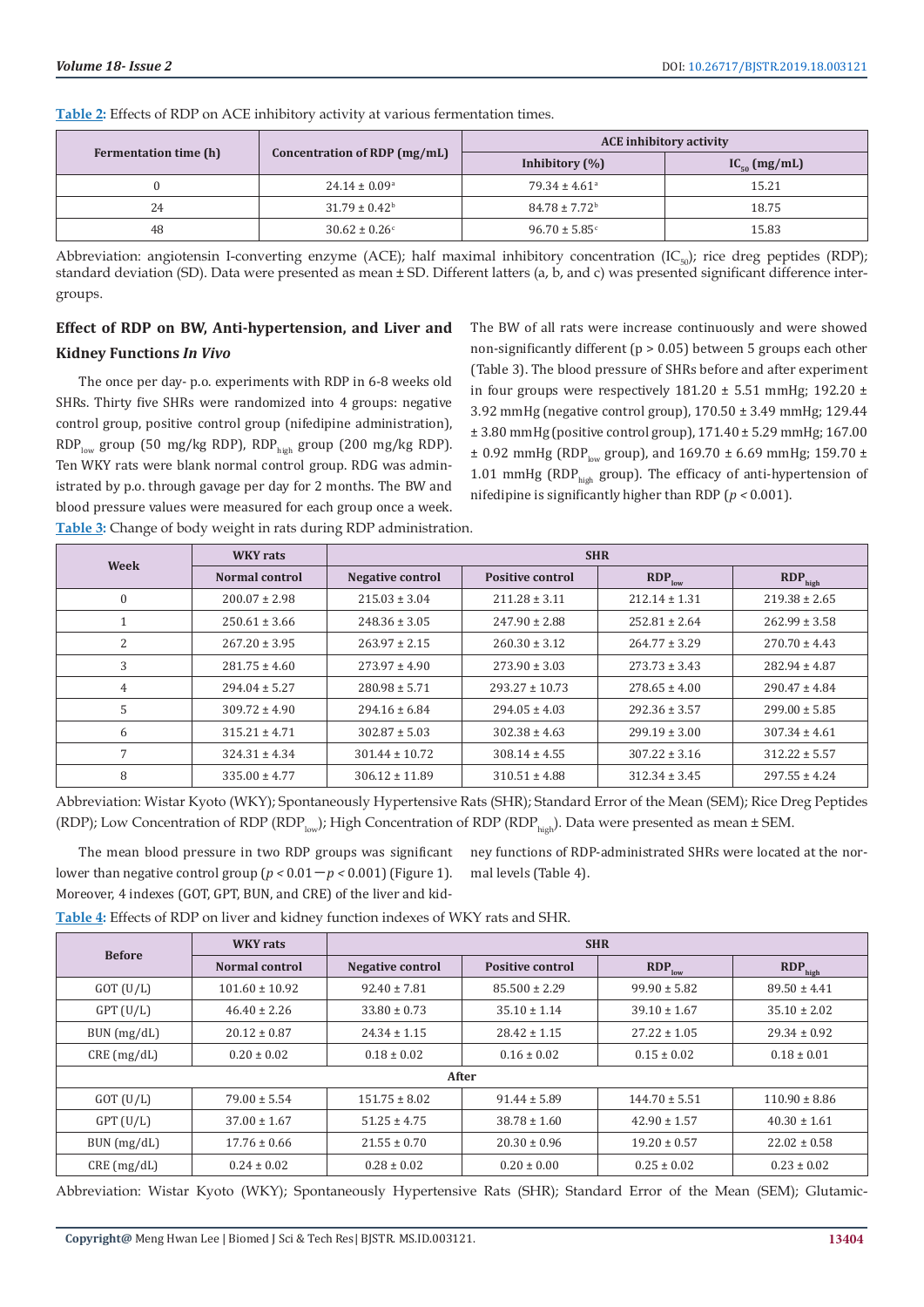

Oxaloacetic Transaminase (GOT); Glutamic-Pyruvic Transaminase (GPT); Blood Urea Nitrogen (BUN); Creatinine (CRE); Rice Dreg Peptides (RDP); Low Concentration of RDP (RDP<sub>low</sub>); High Concentration of RDP (RDP<sub>high</sub>). Data were presented as mean ± SEM.

**Figure 1:** Efficacy of RDP on the anti-hypertension *in vivo*. Thirty-five SHRs were randomized into 4 groups [negative control group: 5 rats; positive control group (20 mg/kg/day nifedipine): 10 rats; RDP<sub>low</sub> group (50 mg/kg RDP): 10 rats; RDP<sub>high</sub> group (200 mg/kg RDP): 10 rats]. Ten WKY rats were blank normal control group.

### **Discussion**

Functional peptides can be isolated from the natural food or their by-products. These natural food sources include mainly animal matrix as milk, egg, meat, fish, etc. and plants as cereal, wheat, rice, garlic, spinach, grapes, etc. [15-23]. These functional peptides have also been reported from various biological processes such as enzymatic hydrolysis, fermentation, and chemical synthesis [7,24-26]. At present, lots of chemical drugs have been designed to act on anti-hypertension. Although these drugs are very effective in controlling blood pressure, there are a lot of side effects associated with them. Hence, search of a novel anti-hypertensive compound with no side effects is need. Rice is a major and fundamental cereal source of energy and protein in the world. It is consumed as a staple food for about half of the world's population in over 100 countries. Rice protein has unique nutritional and hypoallergenic properties compared to other plant-sourced protein [27-28] and is suitable as a hypoallergenic protein source to replace milk and soy infant formulas [6,28-29]. Rice manufacturing industry produces large volumes of co- and by-products, which are generally undervalued and under-utilised. Although rice-sourced by-products were cheap. However, it can be renewable to producing the abundant antioxidant and bioactive compounds/peptides [5]. Currently, ricesourced by-products are mostly used as animal feed. These proteins of rice-sourced by-products were as a valuable source for the

recovery of antioxidant peptides following whole cell or proteolytic enzyme treatments [5].

Many ACE inhibitory peptides have been characterized from food proteins such as gelatin, maize, fish, eggs, pea, and whey protein [30]. In this study, the source of RDP was rice dregs via lactic acid bacterial fermentation. This RDP is a valuable source for anti-hypertension according to the data of *in vitro* ACE inhibitory activity and *in vivo* animal experiment with SHRs. We have successfully R&D to evaluate the rice sourced by-products became the renewable bio-matrix and produced the anti-ACE and anti-hypertensive peptides (RDP). RDP with ACE inhibitory activity was mainly produced by many factories such as monosodium glutamate factory, glucose factory, fermentation industry etc. Commonly, rice dregs are severed as animal feed and they can cause environmental pollution problem. Moreover, rice dregs contain at least 65% protein content, which is higher than soybean protein content.

Therefore, rice dregs are good materials for producing the anti-hypertensive peptides [30]. In this study, ACE inhibitory peptides sourced from rice dregs has some effect on blood pressure regulation *in vivo* with SHRs. Additionally, Increase BW and normal liver and kidney functions of RDP-administrated SHRs were found in this study. We have found a safer, effective, and economical ACE inhibitor (RDP) for the remedy of hypertension. So, rice dregs-derived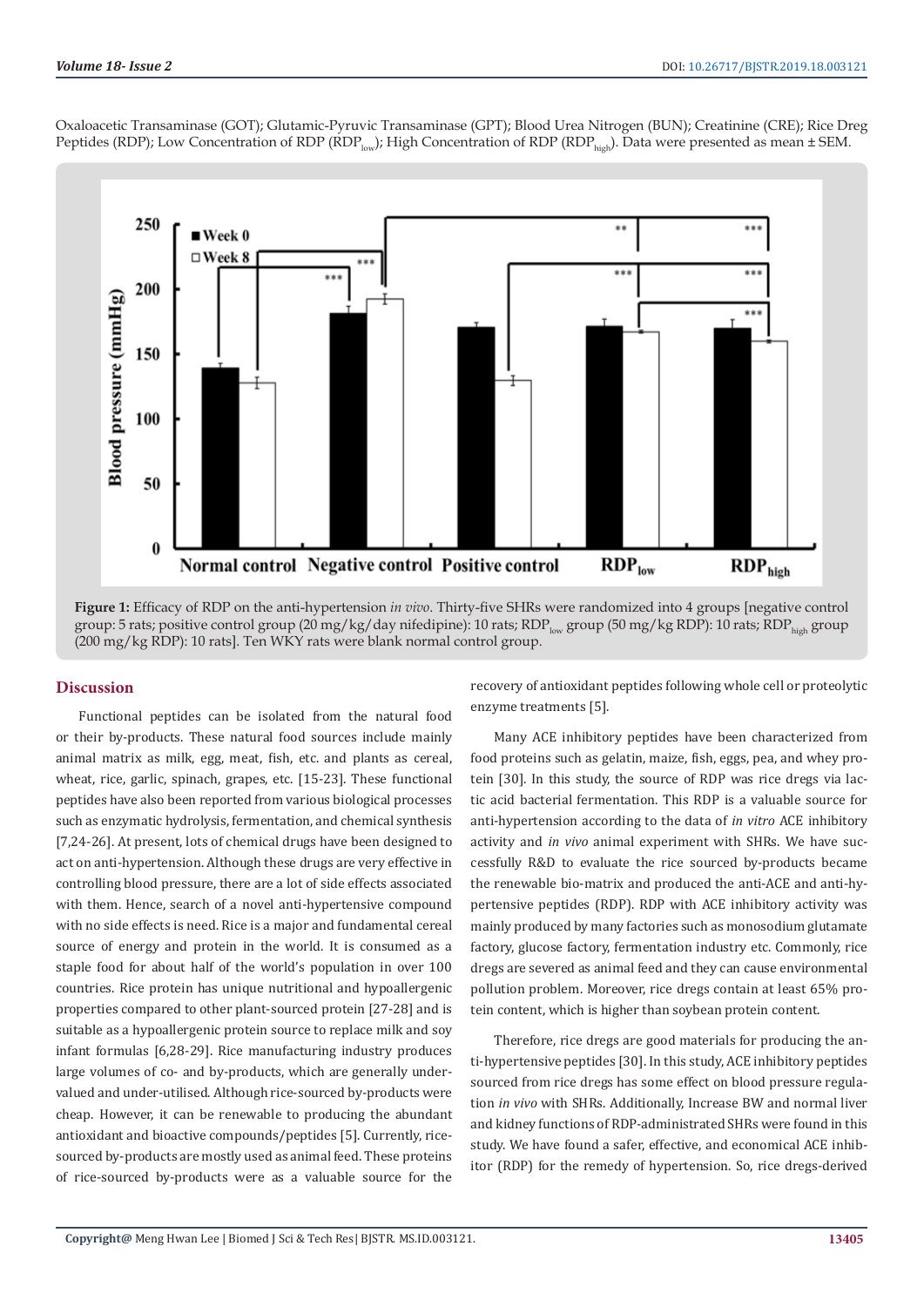ACE inhibitory peptides via the lactic acid bacterial fermentation are safer and more efficient substitution for human health.

#### **Conclusion**

Our study mainly focused on the ACE inhibitory activity and anti-hypertension efficacy of RDP. The present study indicated the RDP had significant antihypertensive efficacy and no side effects were found *in vitro* and/or *in vivo*. *Pediococcus pentosauceus* L11-fermentated products (RDP) from rice dregs might serve as alternative sources of dietary health care products with good nutritional quality, safety, and protection against hypertension. Our data might contribute to further research into food derived antihypertensive compounds, meanwhile it also provides some reference for the clinical drug use of RDP in traditional Chinese medicine.

#### **Acknowledgement**

There is no conflict of interest to declare. Authors wish to thank the Council of Agriculture in Taiwan (Executive Yuan) for supporting this study (105AS-16.4.1-ST-a1; 106AS-16.4.1-ST-a1; 106AS-19.4.2- ST-a1; 107AS-15.4.3-ST-a1; 107AS-13.4.1-ST-a1; 108AS-12.4.1- ST-a1). Thanks to all the people who joined and helped in this study.

#### **References**

- 1. USDA (2015) Grain: World markets and trade. August 2015. Department of Agriculture, Foreign Agricultural Service. Washington, DC: USA.
- 2. [Muthayya S, Sugimoto JD, Montgomery S, Maberly GF \(2014\) An](https://www.ncbi.nlm.nih.gov/pubmed/25224455)  [overview of global rice production, supply, trade, and consumption. Ann](https://www.ncbi.nlm.nih.gov/pubmed/25224455)  [N Y Acad Sci 1324: 7-14.](https://www.ncbi.nlm.nih.gov/pubmed/25224455)
- 3. [Amagliani L, O'Regan J, Kelly AL, O'Mahony JA \(2017\) The composition,](https://www.researchgate.net/publication/314101435_The_composition_extraction_functionality_and_applications_of_rice_proteins_A_review)  [extraction, functionality and applications of rice proteins: a review.](https://www.researchgate.net/publication/314101435_The_composition_extraction_functionality_and_applications_of_rice_proteins_A_review)  [Trends Food Sci Technol 64: 1-12.](https://www.researchgate.net/publication/314101435_The_composition_extraction_functionality_and_applications_of_rice_proteins_A_review)
- 4. Childs NW (2004) Production and utilization of rice. In: Champagne ET (Eds.), Rice: Chemistry and Technology (3rd edn,). St. Paul, MN: American Association of Cereal Chemists, p. 1-23.
- 5. [Ferri M, Graen Heedfeld J, Bretz K, Guillon F, Michelini E, et al. \(2017\)](https://journals.plos.org/plosone/article?id=10.1371/journal.pone.0170954)  [Peptide fractions obtained from rice by-products by means of an](https://journals.plos.org/plosone/article?id=10.1371/journal.pone.0170954)  [environment-friendly process show](https://journals.plos.org/plosone/article?id=10.1371/journal.pone.0170954) *in vitro* health-related bioactivities. [PLoS One 12: e0170954.](https://journals.plos.org/plosone/article?id=10.1371/journal.pone.0170954)
- 6. [Zhao Q, Selomulya C, Xiong H, Chen XD, Li X, et al. \(2014\) Rice dreg](https://www.tandfonline.com/doi/abs/10.1080/10942912.2012.732167)  [protein as an alternative to soy protein isolate: comparison of nutritional](https://www.tandfonline.com/doi/abs/10.1080/10942912.2012.732167)  [properties. Int J Food Prop 17: 1791-1804.](https://www.tandfonline.com/doi/abs/10.1080/10942912.2012.732167)
- 7. [Kumar R, Chaudhary K, Sharma M, Nagpal G, Chauhan JS, et al. \(2015\)](https://www.ncbi.nlm.nih.gov/pubmed/25392419)  [AHTPDB: a comprehensive platform for analysis and presentation](https://www.ncbi.nlm.nih.gov/pubmed/25392419)  [of antihypertensive peptides. Nucleic Acids Res 43\(Database issue\):](https://www.ncbi.nlm.nih.gov/pubmed/25392419)  [D956-D962.](https://www.ncbi.nlm.nih.gov/pubmed/25392419)
- 8. [Chockalingam A, Campbell NR, Fodor JG \(2006\) Worldwide epidemic of](https://www.ncbi.nlm.nih.gov/pubmed/16755308)  [hypertension. Can J Cardiol 22: 553-555.](https://www.ncbi.nlm.nih.gov/pubmed/16755308)
- 9. [Zhao Q, Xiong H, Selomulya C, Chen XD, Zhong H, et al. \(2012\) Enzymatic](https://www.ncbi.nlm.nih.gov/pubmed/25005954)  [hydrolysis of rice dreg protein: effects of enzyme type on the functional](https://www.ncbi.nlm.nih.gov/pubmed/25005954)  [properties and antioxidant activities of recovered proteins. Food Chem](https://www.ncbi.nlm.nih.gov/pubmed/25005954)  [134: 1360-1367.](https://www.ncbi.nlm.nih.gov/pubmed/25005954)
- 10. [Cavazos A, de Mejia EG \(2013\) Identification of bioactive peptides from](https://onlinelibrary.wiley.com/doi/full/10.1111/1541-4337.12017)  [cereal storage proteins and their potential role in prevention of chronic](https://onlinelibrary.wiley.com/doi/full/10.1111/1541-4337.12017)  [diseases. Compr Rev Food Sci Saf 12: 364-380.](https://onlinelibrary.wiley.com/doi/full/10.1111/1541-4337.12017)
- 11. [Jurima Romet M, Huang HS \(1993\) Comparative cytotoxicity of](https://www.ncbi.nlm.nih.gov/pubmed/8274149)  [angiotensin-converting enzyme inhibitors in cultured rat hepatocytes.](https://www.ncbi.nlm.nih.gov/pubmed/8274149)  [Biochem Pharmacol 46: 2163-2170.](https://www.ncbi.nlm.nih.gov/pubmed/8274149)
- 12. [Yeung E, Wong FS, Wanless IR, Shiota K, Guindi M, et al. \(2003\) Ramipril](https://www.ncbi.nlm.nih.gov/pubmed/14567716)[associated hepatotoxicity. Arch Pathol Lab Med 127: 1493-1497.](https://www.ncbi.nlm.nih.gov/pubmed/14567716)
- 13. Tsai SJ, Wu IY (2009) Effect of yeast strains and distillation on nutritional composition of rice dregs. J Taiwan Agric Res 58: 106-131.
- 14. [Cushman DW, Cheung HS \(1971\) Spectrophotometric assay and](https://www.ncbi.nlm.nih.gov/pubmed/4355305) [properties of the angiotensin-converting enzyme of rabbit lung. Biochem](https://www.ncbi.nlm.nih.gov/pubmed/4355305) [Pharmacol 20: 1637-1648.](https://www.ncbi.nlm.nih.gov/pubmed/4355305)
- 15. [Matsui T, Li CH, Tanaka T, Maki T, Osajima Y, et al. \(2000\) Depressor](https://www.ncbi.nlm.nih.gov/pubmed/10784421) [effect of wheat germ hydrolysate and its novel angiotensin I-converting](https://www.ncbi.nlm.nih.gov/pubmed/10784421) [enzyme inhibitory peptide, Ile-Val-Tyr, and the metabolism in rat and](https://www.ncbi.nlm.nih.gov/pubmed/10784421) [human plasma. Biol Pharm Bull 23: 427-431.](https://www.ncbi.nlm.nih.gov/pubmed/10784421)
- 16. [Seppo L, Jauhiainen T, Poussa T, Korpela R \(2003\) A fermented milk](https://www.ncbi.nlm.nih.gov/pubmed/12540390) [high in bioactive peptides has a blood pressure-lowering effect in](https://www.ncbi.nlm.nih.gov/pubmed/12540390) [hypertensive subjects. Am J Clin Nutr 77: 326-330.](https://www.ncbi.nlm.nih.gov/pubmed/12540390)
- 17. Yang Y, Marczak ED, Yokoo M, Usui H, Yoshikawa M (2003) Isolation and antihypertensive effect of angiotensin I-converting enzyme (ACE) inhibitory peptides from spinach Rubisco. J Agric Food Chem 51: 4897- 4902.
- 18. [Yamamoto N, Ejiri M, Mizuno S \(2003\) Biogenic peptides and their](https://www.ncbi.nlm.nih.gov/pubmed/12769742) [potential use. Curr Pharm Des 9: 1345-1355.](https://www.ncbi.nlm.nih.gov/pubmed/12769742)
- 19. [Chen Q, Xuan G, Fu M, He G, Wang W, et al. \(2007\) Effect of angiotensin](https://www.ncbi.nlm.nih.gov/pubmed/17392119) [I-converting enzyme inhibitory peptide from rice dregs protein on](https://www.ncbi.nlm.nih.gov/pubmed/17392119) [antihypertensive activity in spontaneously hypertensive rats. Asia Pac J](https://www.ncbi.nlm.nih.gov/pubmed/17392119) [Clin Nutr 16 Suppl 1: 281-285.](https://www.ncbi.nlm.nih.gov/pubmed/17392119)
- 20. [Jauhiainen T, Korpela,R \(2007\) Milk peptides and blood pressure. J Nutr](https://www.ncbi.nlm.nih.gov/pubmed/17311982) [137: 825S-829S.](https://www.ncbi.nlm.nih.gov/pubmed/17311982)
- 21. [Kitts DD, Weiler K \(2003\) Bioactive proteins and peptides from food](https://www.ncbi.nlm.nih.gov/pubmed/12769739) [sources. applications of bioprocesses used in isolation and recovery.](https://www.ncbi.nlm.nih.gov/pubmed/12769739) [Curr Pharm Des 9: 1309-1323.](https://www.ncbi.nlm.nih.gov/pubmed/12769739)
- 22. [Saito T \(2008\) Antihypertensive peptides derived from bovine casein](https://www.ncbi.nlm.nih.gov/pubmed/18183935) [and whey proteins. Adv Exp Med Biol 606: 295-317.](https://www.ncbi.nlm.nih.gov/pubmed/18183935)
- 23. [Nakahara T, Sano A, Yamaguchi H, Sugimoto K, Chikata H, et al. \(2010\)](https://www.ncbi.nlm.nih.gov/pubmed/19994857) [Antihypertensive effect of peptide-enriched soy sauce-like seasoning](https://www.ncbi.nlm.nih.gov/pubmed/19994857) [and identification of its angiotensin I-converting enzyme inhibitory](https://www.ncbi.nlm.nih.gov/pubmed/19994857) [substances. J Agric Food Chem 58: 821-827.](https://www.ncbi.nlm.nih.gov/pubmed/19994857)
- 24. [Inoue K, Gotou T, Kitajima H, Mizuno S, Nakazawa T, et al. \(2009\) Release](https://www.ncbi.nlm.nih.gov/pubmed/19619856) [of antihypertensive peptides in miso paste during its fermentation, by](https://www.ncbi.nlm.nih.gov/pubmed/19619856) [the addition of casein. J Biosci Bioeng 108: 111-115.](https://www.ncbi.nlm.nih.gov/pubmed/19619856)
- 25. [Quiros A, Hernandez Ledesma B, Ramos M, Martin Alvarez PJ, Recio I](https://www.ncbi.nlm.nih.gov/pubmed/22818442) [\(2012\) Short communication: production of antihypertensive peptide](https://www.ncbi.nlm.nih.gov/pubmed/22818442) [HLPLP by enzymatic hydrolysis: optimization by response surface](https://www.ncbi.nlm.nih.gov/pubmed/22818442) [methodology. J Dairy Sci 95: 4280-4285.](https://www.ncbi.nlm.nih.gov/pubmed/22818442)
- 26. [Koyama M, Naramoto K, Nakajima T, Aoyama T, Watanabe M, et al.](https://www.ncbi.nlm.nih.gov/pubmed/23432021) [\(2013\) Purification and identification of antihypertensive peptides from](https://www.ncbi.nlm.nih.gov/pubmed/23432021) [fermented buckwheat sprouts. J Agric Food Chem 61: 3013-3021.](https://www.ncbi.nlm.nih.gov/pubmed/23432021)
- 27. [Eggum BO, Cabrera MIZ, Juliano BO \(1993\) Protein and lysine](https://www.ncbi.nlm.nih.gov/pubmed/8475003) [digestibility and protein quality of cooked Filipino rice diets and milled](https://www.ncbi.nlm.nih.gov/pubmed/8475003) [rice in growing rats. Plant Foods Hum Nutr 43: 163-170.](https://www.ncbi.nlm.nih.gov/pubmed/8475003)
- 28. [Fiocchi A, Travaini M, D'Auria E, Banderali G, Bernardo L, et al. \(2003\)](https://www.ncbi.nlm.nih.gov/pubmed/14616871) [Tolerance to a rice hydrolysate formula in children allergic to cow's milk](https://www.ncbi.nlm.nih.gov/pubmed/14616871) [and soy. Clin Exp Allergy 33: 1576-1580.](https://www.ncbi.nlm.nih.gov/pubmed/14616871)
- 29. [Reche M, Pascual C, Fiandor A, Polanco I, Rivero Urgell M, et al. \(2010\)](https://www.ncbi.nlm.nih.gov/pubmed/20337976) [The effect of a partially hydrolysed formula based on rice protein in the](https://www.ncbi.nlm.nih.gov/pubmed/20337976) [treatment of infants with cow's milk protein allergy. Pediatr Allergy](https://www.ncbi.nlm.nih.gov/pubmed/20337976) [Immunol 21: 577-585.](https://www.ncbi.nlm.nih.gov/pubmed/20337976)
- 30. [He GQ, Xuan GD, Ruan H, Chen QH, Xu Y \(2005\) Optimization of](https://www.ncbi.nlm.nih.gov/pubmed/15909335) [angiotensin I-converting enzyme \(ACE\) inhibition by rice dregs](https://www.ncbi.nlm.nih.gov/pubmed/15909335) [hydrolysates using response surface methodology. J Zhejiang Univ SCI](https://www.ncbi.nlm.nih.gov/pubmed/15909335) [6B: 508-513.](https://www.ncbi.nlm.nih.gov/pubmed/15909335)